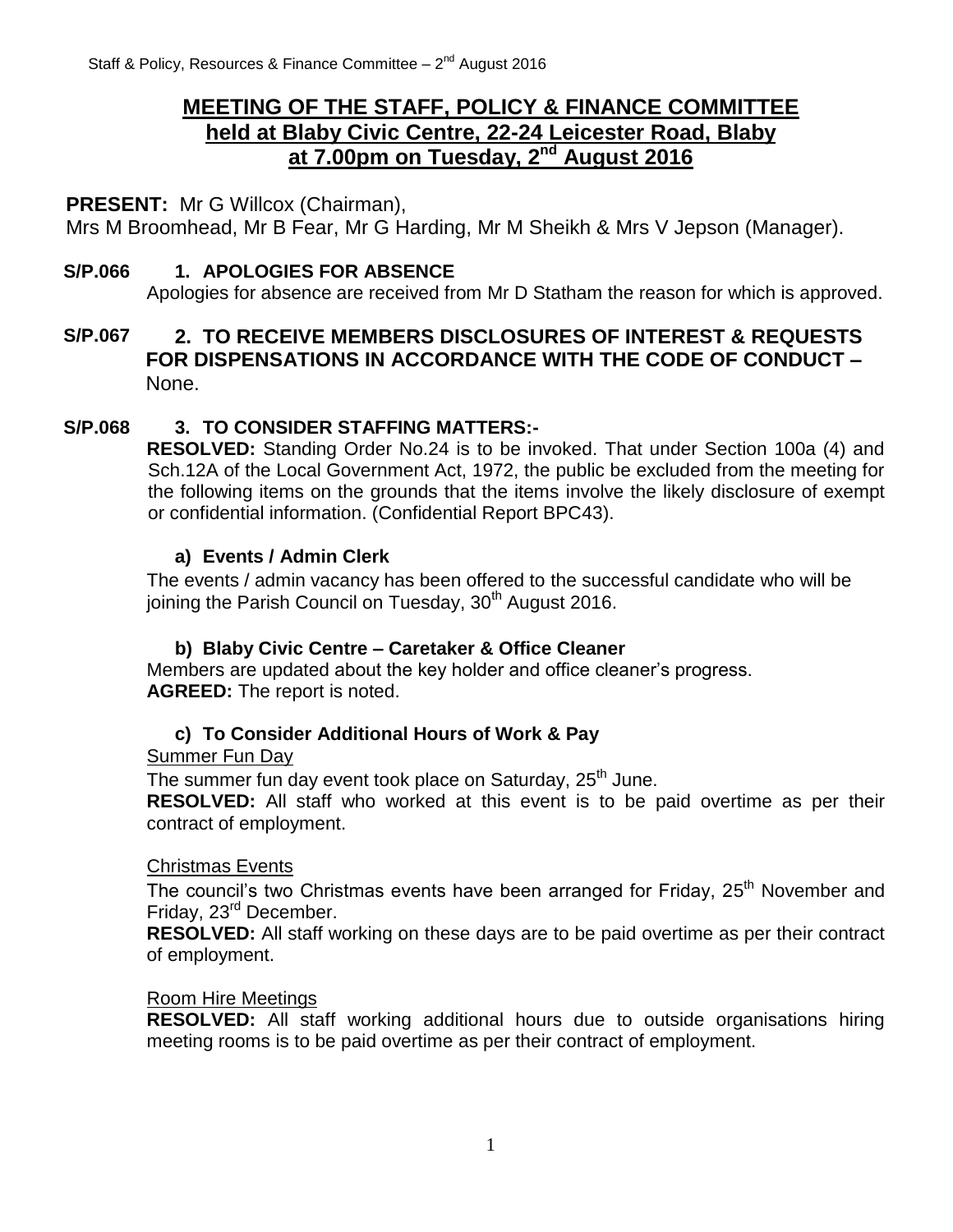## **S/P.069 4. TO CONSIDER SALARY BANDING SCALES**

Previously members discussed salaries and felt job roles should be evaluated.

**RESOLVED:** The manager and receptionist are to have their jobs evaluated by Leicestershire & Rutland Association of Local Councils at a cost of £90.00 per person. **AGREED:** The manager is to arrange a meeting for Cllr. Mr Willcox & Cllr. Mr Fear to meet with Mr Atkinson, Chief Officer of Leicestershire & Rutland Association of Local Councils for him to give them an understanding of the job evaluation process in order that they can assist the Council in its consideration of the formal evaluation report at the appropriate time.

**AGREED:** This item is to be added to the next Staff, Policy & Finance committee agenda for further consideration.

## **S/P.070 5. TO CONSIDER & REVIEW ANNUAL STAFF APPRAISALS**

All members have been issued with a copy of the staff appraisals which were completed in March 2016 – Noted.

Members feel if there are any issues these are immediately brought to the attention of the manager or the Chairman of the Staff, Policy & Finance committee and they are dealt with accordingly.

**AGREED:** No staff appraisals are to be completed.

# **S/P.071 6. TO CONSIDER EMPLOYEES PAY AND CONDITION OF WORKING**

All members have been issued with a copy of the Blaby District Council & Society of Local Council Clerks salary scales.

**AGREED:** Add this item to the next Staff, Policy and Finance committee agenda for further discussion once the manager and receptionist's job evaluations have been completed.

**RESOLVED:** Standing Order No.24 is to be revoked.

## **S/P.072 7. TO CONSIDER AUDIO EQUIPMENT**

All members have been issued with quotations for audio equipment which is required for the recording of meetings.

| <b>Quotation 1</b>                    | <b>Quotation 2</b>                 | <b>Quotation 3</b>                 |
|---------------------------------------|------------------------------------|------------------------------------|
| <b>Phillips Voice Tracer LFH</b>      | <b>Phillips Pocket Memo</b>        | <b>Audio Visual</b>                |
| 0898 Digital Voice Recorder           | LFH9600 Digital Voice              |                                    |
|                                       | Records                            | <b>Audio Recorder</b><br>$\bullet$ |
| Portable                              |                                    | Soundcraft kit<br>$\bullet$        |
| <b>PC Connection</b>                  | <b>Voice Recorder</b><br>$\bullet$ | Rack system<br>$\bullet$           |
| <b>Dictation Machine</b><br>$\bullet$ |                                    | Ceiling microphone<br>$\bullet$    |
| <b>Voice Activation</b>               |                                    | Cable and<br>$\bullet$             |
| MP3 Encoding<br>$\bullet$             |                                    | Connectors                         |
|                                       | £400.00 + £4.45 delivery           | £1,570.00 + VAT £314.00            |
| £240.00 + £2.00 delivery              |                                    | $=$ £1.884.00                      |

**RESOLVED:** Accept quotation number 1 for the purchase of audio equipment priced at  $£240.00 +$  delivery.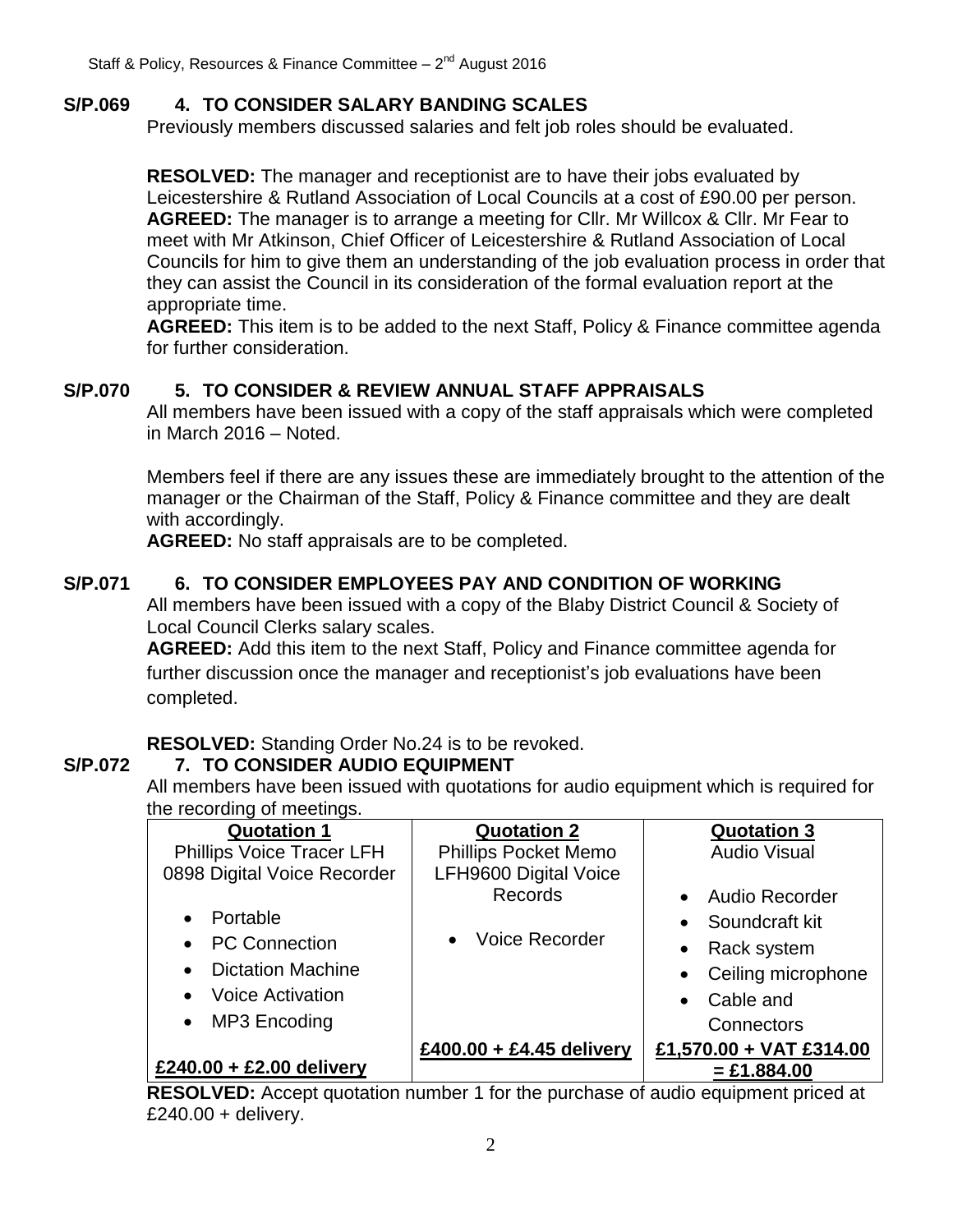## **S/P.073 8. TO CONSIDER LIFT SERVICE AGREEMENT QUOTATIONS**

Members have been issued with a quotation (QSC686) in respect of a Service Contract for the Civic Centre lift, together with a quotation (QLSC040) in respect of a Lifting Operations & Lifting Equipment (LOLER) Service and Maintenance contract.

| <b>Quotation 1</b>        |                                                                                                                 |  |
|---------------------------|-----------------------------------------------------------------------------------------------------------------|--|
|                           |                                                                                                                 |  |
| Service &                 | Monday – Friday: 8am – 5pm                                                                                      |  |
| Maintenance of            | Call out charge, once a year (no parts included) = £125.00                                                      |  |
| the Rise Lift<br>(QSC686) | Each additional 30 minutes on site, or part thereof: £50.00                                                     |  |
|                           | Outside normal working hours, i.e.:                                                                             |  |
|                           | Monday – Friday: 8.01pm – 7.59am, Weekends & Bank<br><b>Holidays</b>                                            |  |
|                           | Call out charge, once a year (no parts included), including                                                     |  |
|                           | travelling and first 30 minutes on site: £185.00<br>Each additional 30 minutes on site, or part thereof: £70.00 |  |
|                           |                                                                                                                 |  |
|                           | <b>Quotation 2</b>                                                                                              |  |
|                           |                                                                                                                 |  |
| Lifting                   | Monday – Friday: 8am – 5pm                                                                                      |  |
| Operations &              | Call out charge, every once 6 months (no parts included) $=$                                                    |  |
| <b>Lifting Equipment</b>  | £230.00                                                                                                         |  |
| (QLSC040)                 |                                                                                                                 |  |

**RESOLVED:** Accept quotation number 1 for the Service & Maintenance of the Rise Lift or Lifting Operations & Lifting Equipment.

## **S/P.074 9. TO CONSIDER PAT TESTING QUOTATIONS**

All members have been issued with quotations received for PAT testing at Blaby Civic Centre & the Cemetery.

| <b>Quotation 1</b>                                                                                                                                                       | <b>Quotation 2</b>                                                                                                                                                                                            | <b>Quotation 3</b>  |
|--------------------------------------------------------------------------------------------------------------------------------------------------------------------------|---------------------------------------------------------------------------------------------------------------------------------------------------------------------------------------------------------------|---------------------|
| Portable appliance testing<br>for up to 85 tests = $£85.00$<br>$+$ VAT<br>Portable appliance testing<br>after 85 tests = £0.70 +<br>VAT per item<br>Approx. £85.00 + VAT | Due to the amount of<br>appliances we require<br>testing and that they are<br>at 2 sites it is proposed<br>to carry out the works<br>on an hourly rate + cost<br>of any parts supplied as<br>found necessary. | Awaiting Quotation. |
|                                                                                                                                                                          | It is estimated that it<br>would take approx. 7-8<br>hours to carry out the<br>testing at an hourly rate                                                                                                      |                     |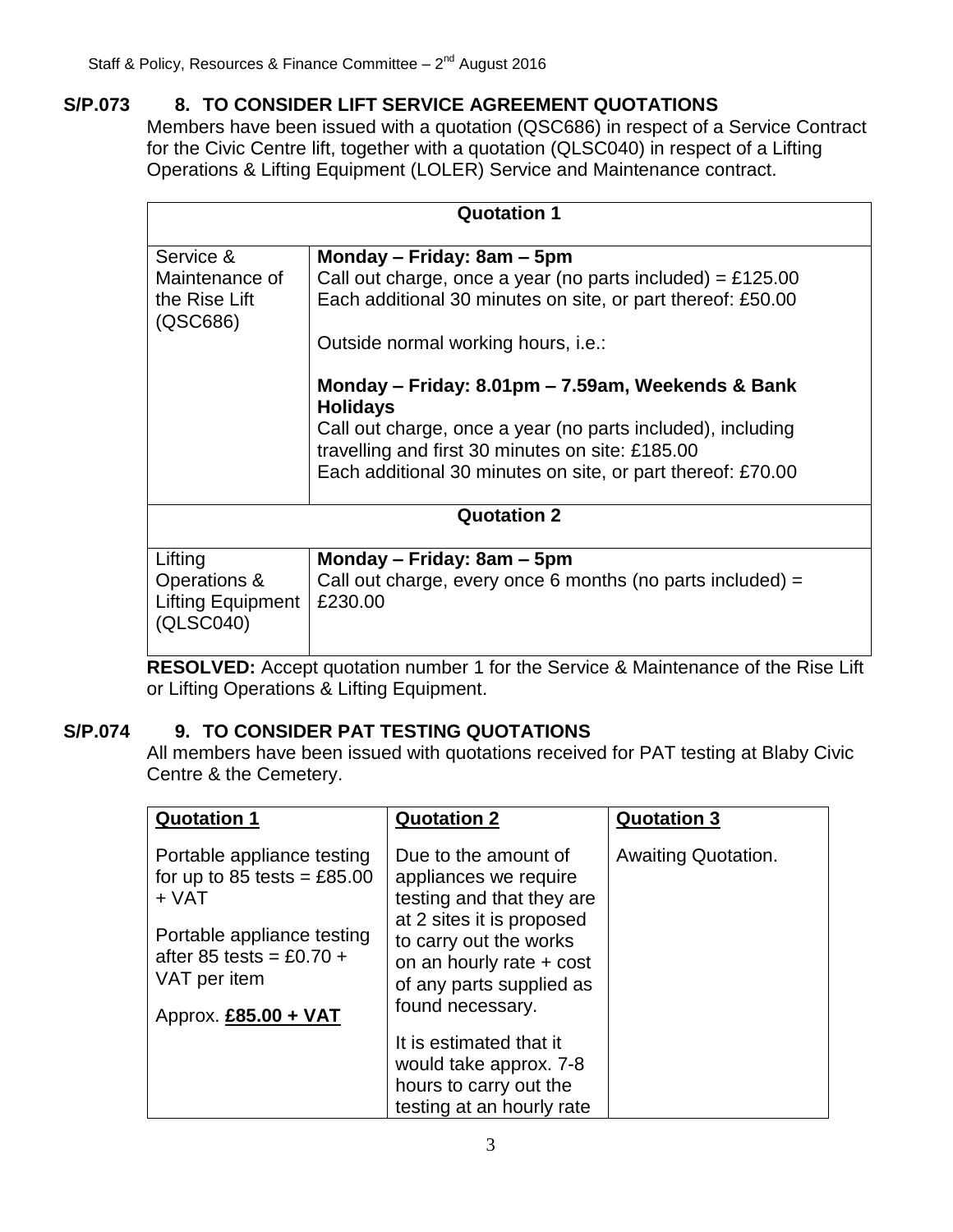| of $£25 + vat$                                                                                   |  |
|--------------------------------------------------------------------------------------------------|--|
| If found necessary to<br>replace any plugs /fuses<br>etc. there would be an<br>additional charge |  |
| We would provide an<br>appliance register and<br>test certificate upon<br>completion             |  |
| <b>Estimated costs is</b><br>approx. $£200.00 + VAT$                                             |  |

**RESOLVED:** Accept quotation number 1 for the portable appliance testing at the Civic Centre and Cemetery Workshop at a total price of £85.00 + VAT.

# **S/P.075 10.TO CONSIDER QUOTATIONS RECEIVED:-**

|  |  | a) Civic Centre Kitchen Roof |  |  |  |
|--|--|------------------------------|--|--|--|
|--|--|------------------------------|--|--|--|

| <b>Quotation 1</b>                     | <b>Quotation 2</b>                                                           |
|----------------------------------------|------------------------------------------------------------------------------|
| Quotation for the kitchen and toilet   | a) Work/kitchen and toilet block to                                          |
| roofs at the civic centre.             | rear of property.                                                            |
|                                        | Approximately 17 x 13 feet and 24 x 8                                        |
| List of works •                        | feet.                                                                        |
|                                        | Strip existing tiles/batten and felt and                                     |
| •The erection of a single story        | replacing with new tiles/batten and felt,                                    |
| scaffold                               | redress existing lead cover flashing,<br>rebed and repoint gable tiles.      |
| . The removal of all old roof tiles,   | Additional work clean site & debris.                                         |
| timber battens and old felt            | £2,895.00                                                                    |
|                                        |                                                                              |
| •New breathable membrane along         | b) Work/lean to roof at rear of                                              |
| with new timber battens and roof tiles | property approximately 17 x 13 feet                                          |
|                                        | strip existing tiles/batten and felt and                                     |
| • Check all lead flashings and dress   | replacing with new tiles/batten and felt,                                    |
| down onto new tiles                    | redress existing lead cover flashing                                         |
| • Removal of all old materials from    | rebed and repoint gable tiles.<br>Additional work, repair toilet block roof, |
| site.                                  | with original tiles from above                                               |
|                                        | mentioned roof, clean site of debris.                                        |
| £5,500.00+VAT                          | £1,375.00                                                                    |
|                                        |                                                                              |

**RESOLVED:** Accept quotation number 2a for work to be carried out to the kitchen and toilet block roof priced at £2,895.00.

**AGREED:** The manager is given delegated powers to accept the above quotation and funds are to be taken from Blaby Civic Centre Earmarked Reserved.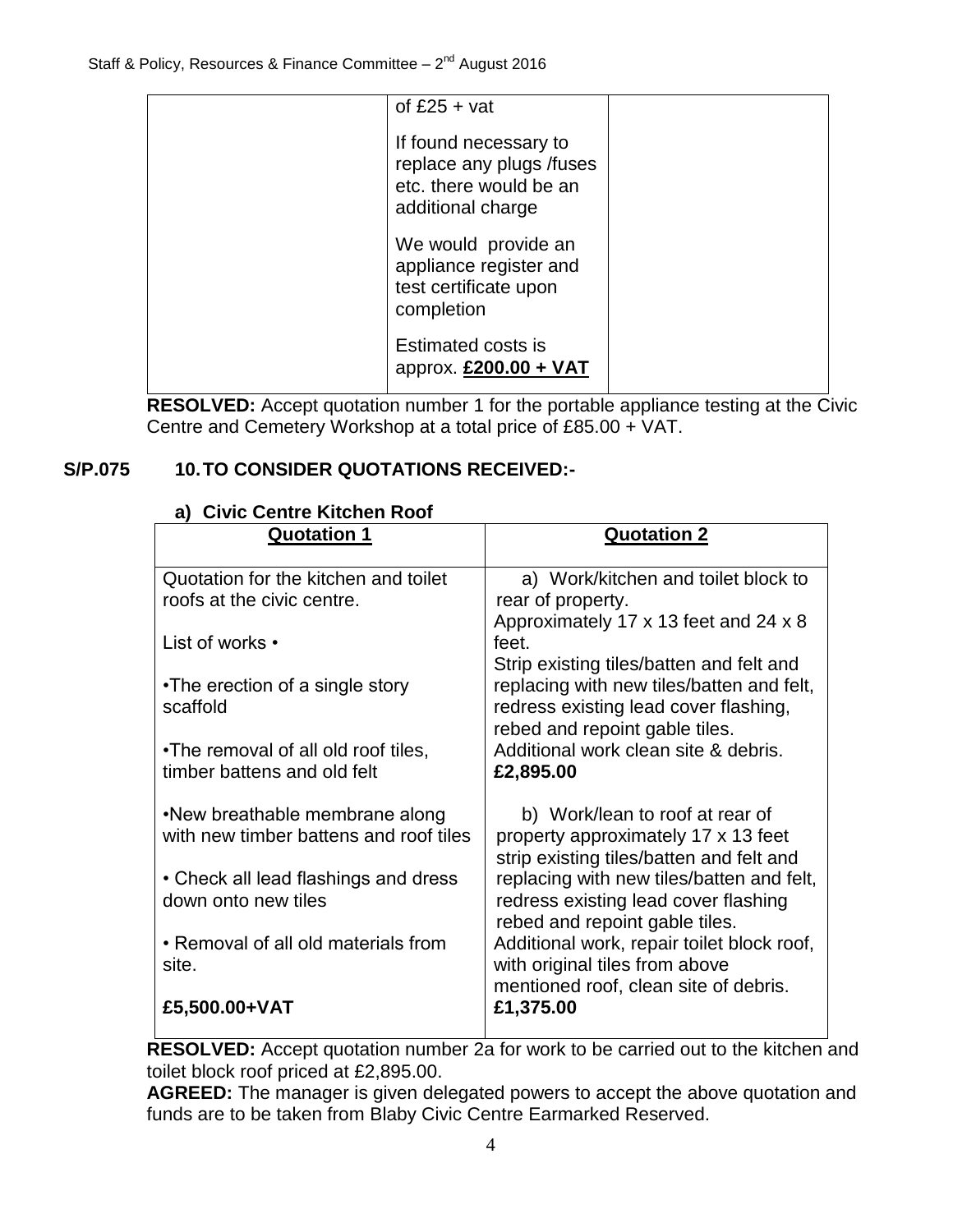|  |  |  | c) Civic Centre Decorating |
|--|--|--|----------------------------|
|--|--|--|----------------------------|

| <b>Quotation 1</b>                                                                               | <b>Quotation 2</b>                                                                                                        |
|--------------------------------------------------------------------------------------------------|---------------------------------------------------------------------------------------------------------------------------|
| Decorating to ladies toilets and wall in<br>the hall way.                                        | Quotation for ladies toilet, Northfield<br>room and hall way.<br>Ladies toilet:-                                          |
| Seal damp walls, sand and prepare<br>wall and ceiling areas, emulsion 2<br>coats to above areas. | Remove flaking & loose materials, fill<br>as required, paint with stabilising<br>solution and stain block, re-paint wall. |
| Undercoat and gloss woodwork to<br>toilets.                                                      | Northfield Room & Hall Way:-<br>Paint with stain block and paint to<br>original colour.                                   |
| £250.00 + VAT                                                                                    | Labour & Materials.<br>£147.00                                                                                            |

**RESOLVED:** Accept quotation number 2 for decorating works to be carried out at the Civic Centre priced at £147.00.

**AGREED:** Work is to be carried out after the new roof has been completed and the walls have dried out.

**AGREED:** If necessary hire a humidifier to dry out the walls in the ladies downstairs toilet.

**AGREED:** Seek quotations for damp proofing / cavity wall insulation at the Civic Centre.

| <b>Quotation 1</b>                                     | <b>Quotation 2</b>                                                     | <b>Quotation 3</b>        |
|--------------------------------------------------------|------------------------------------------------------------------------|---------------------------|
| Re-rendering of the bay<br>window at the civic centre. | Work / remove existing<br>render below front right                     | <b>Awaiting Quotation</b> |
| Price include materials and<br>labour                  | hand bay window, replace<br>trims and render, clean site<br>of debris. |                           |
| £350.00 (with no VAT<br>element)                       | £290.00 (with no VAT<br>element)                                       |                           |

## **d) Front Bay Window Wall Re-Render.**

**RESOLVED:** Accept quotation number 2 for the rendering of the front wall at Blaby Civic Centre priced at £290.00.

# **S/P.076 11.TO REPORT UPDATE ON CIVIC CENTRE MEETING ROOMS**

## **a) Office to Let Banners**

An 'Office to Let' banner has been purchased which is now erected on the front railings of the Civic Centre.

Quotations were as follows:-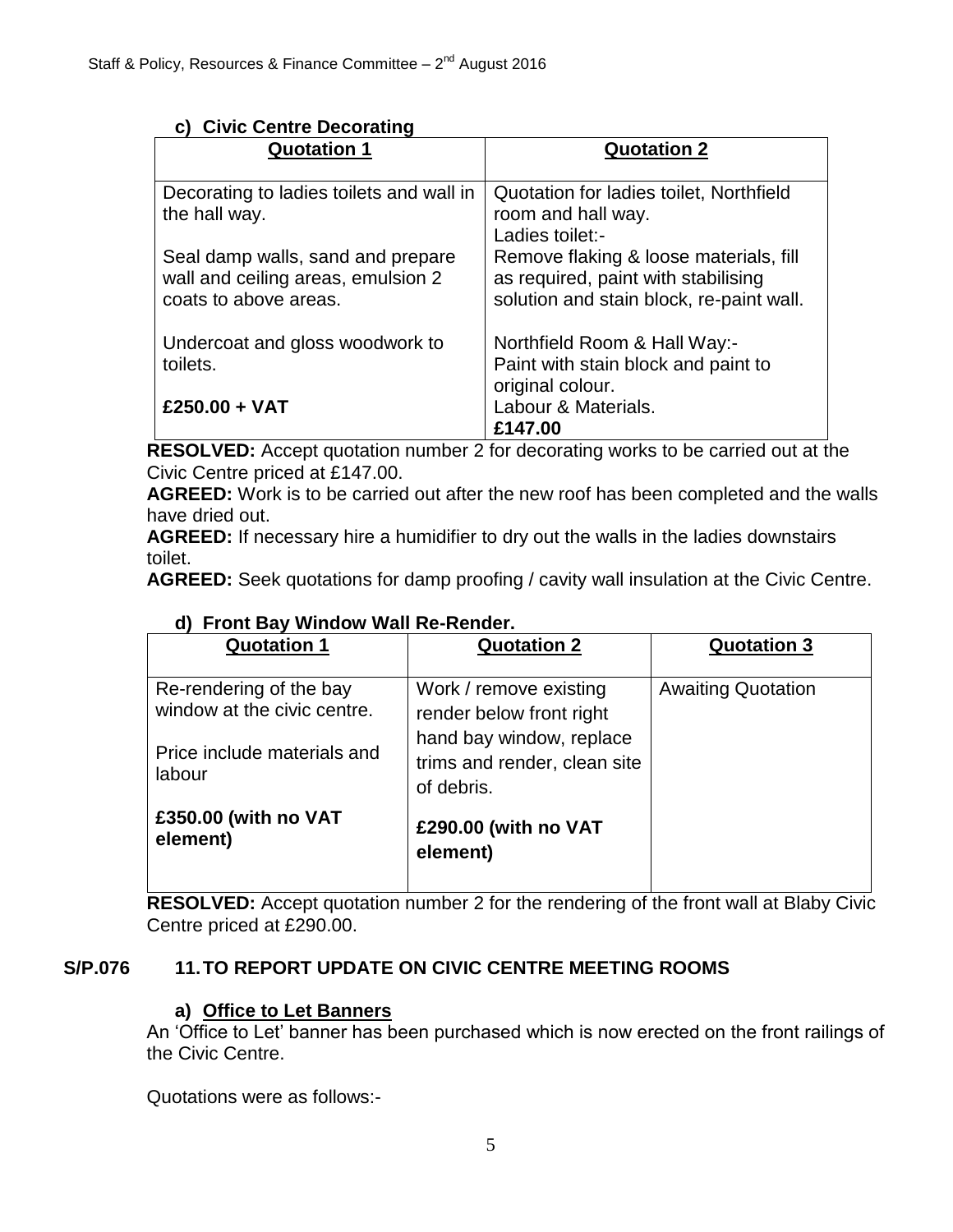| <b>Quotation 1</b>           | <b>Quotation 2</b>           |
|------------------------------|------------------------------|
| <b>PVC Banner</b>            | <b>Banner</b>                |
| 240cm x 91cm                 | 244cm x 76cm                 |
| White banner black writing   | White banner black writing   |
| "Offices to let apply within | "Offices to let apply within |
| Or call 0116 2784728"        | Or call 0116 2784728"        |
| $£63.00 + VAT &$ delivery    | £50.09 + VAT & delivery      |

**RESOLVED:** Quotation number 2 was accepted for the 'Office to Let' banner priced at £50.09 + VAT and delivery.

# **b) Estate Agent Fees**

| <b>Quotation 1</b>                                                                        | <b>Quotation 2</b>                                                                                                                                                                                                              | <b>Quotation 3</b>                                                                               |
|-------------------------------------------------------------------------------------------|---------------------------------------------------------------------------------------------------------------------------------------------------------------------------------------------------------------------------------|--------------------------------------------------------------------------------------------------|
| The office would be<br>marketed as follows:                                               | The office would be<br>marketed as follows:                                                                                                                                                                                     | The office would be<br>marketed as follows:                                                      |
| $£1,000$ pcm<br>Acorn<br>$£450$ pcm<br>Tawny<br>Snowy £650 pcm<br>£450 pcm<br>Grey        | $£1,000$ pcm<br>Acorn<br>Tawny<br>£450 pcm<br>Snowy £650 pcm<br>£450 pcm<br>Grey                                                                                                                                                | $£1,000$ pcm<br>Acorn<br>£450 pcm<br>Tawny<br>£650 pcm<br>Snowy<br>£450 pcm<br>Grey              |
| Fees would be based on<br>10% + VAT of the annual<br>rent achieved plus<br>disbursements. | Fees on successful tenant<br>find and hand over will be<br>7% of the annual rent.                                                                                                                                               | Fees would be<br>one<br>month's<br>rental<br>plus<br>VAT.                                        |
|                                                                                           | Our contract will be for a<br>minimum of 16 weeks as<br>sole marketing agent – at<br>the end of the contract if no<br>tenant is found and the<br>contract is terminated you<br>will be liable to pay a<br>marketing fee of £350 | There is also a set up<br>cost of £150 plus VAT<br>preparing<br>the<br>for<br>marketing details. |

**RESOLVED:** Accept quotation number 2 to appoint an estate agent to advertise the vacant offices at Blaby Civic Centre priced at 7% of the annual rent and a fee of £350.00 if the contract is terminated by the Council.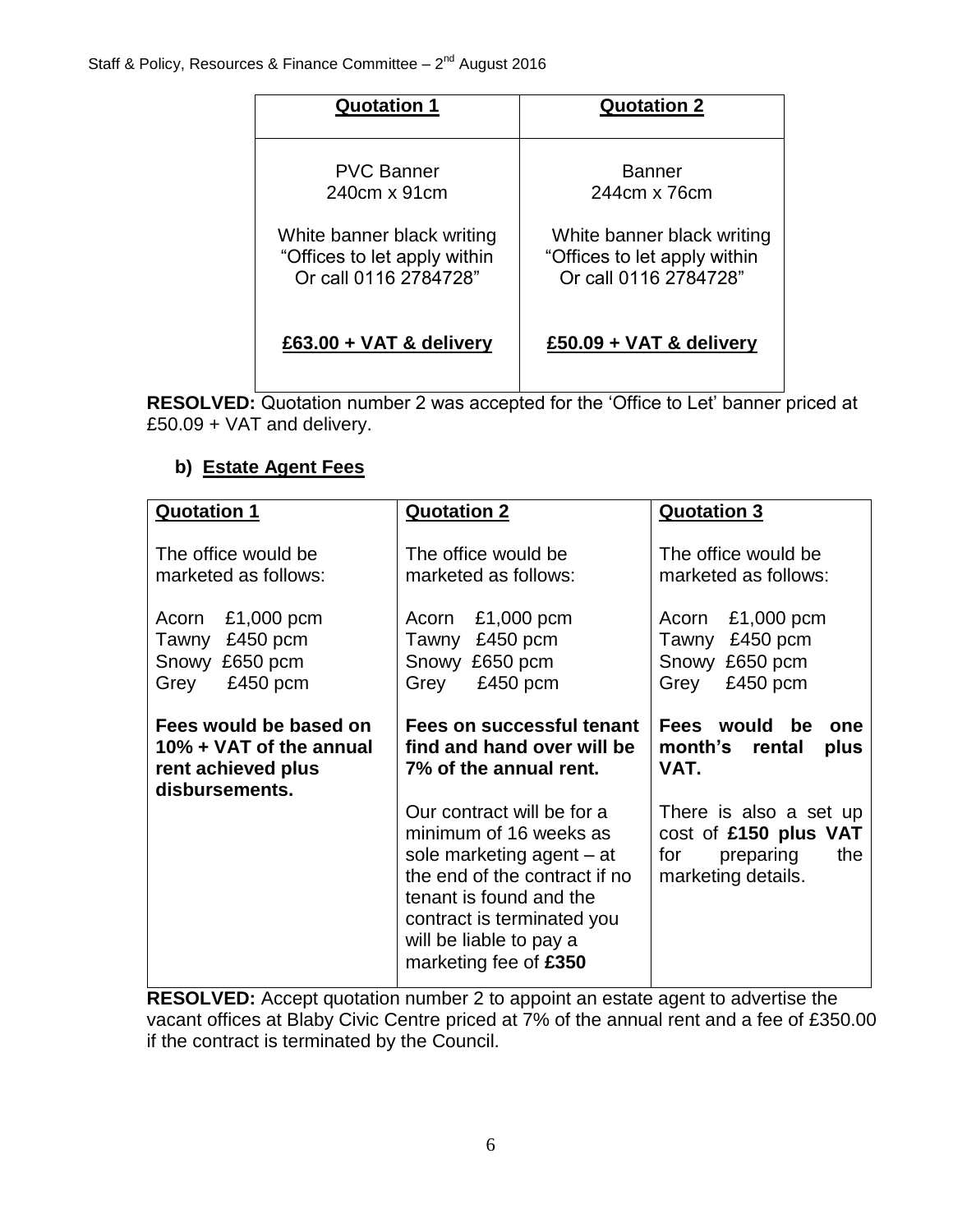# **S/P.077 12. TO REPORT UPDATE ON THE COUNCILS WEBSITE**

As members are aware our current website which is hosted on a server provided by Leicestershire County Council has reached end of life and is scheduled to be switched off on 31st August 2016 at which time our old website will no longer be available and all content will be lost.

A quotation of £180.00 + VAT has been received from our IT consultant to backup and transfer the parish councils existing website including any changes necessary for the inhouse server to continue with its role as an email server but when the IT consultant came to look at transferring this data he was unable to do so.

Over the last few weeks the manager and receptionist have been setting up the new website which must be ready before the closure on the  $31<sup>st</sup>$  August 2016.

The manager and receptionist are thanked for their hard work in setting up the new website.

# **S/P.078 13. TO CONSIDER COUNCIL GENERAL & EMPLOYMENT POLICIES**

All members have been issued with copies of the Councils policies for review:-

| a)             | General Policies |                                                          |
|----------------|------------------|----------------------------------------------------------|
| <b>POLICY</b>  | <b>REVIEW</b>    | <b>POLICY DESCRIPTION</b>                                |
| <b>NUMBER</b>  | <b>DATE</b>      |                                                          |
|                | Sept 15          | Health & Safety: Risk Assessment/Management              |
| $\overline{2}$ | Sept 15          | Email & Internet                                         |
| 3              | Sept 15          | Data Protection Act 1998                                 |
| 4              | Sept 15          | <b>Equal Opportunities</b>                               |
| 5              | Sept 15          | Freedom of Information                                   |
| 6              | Sept 15          | Information available under the Model Publication Scheme |
| $\overline{7}$ | Sept 15          | <b>Complaints Handling</b>                               |
| 8              | Sept 15          | Health & Safety                                          |
| 9              | Sept 15          | <b>Traveller Incursions</b>                              |
| 10             | Sept 15          | Cemetery - Safe Working Practice                         |
| 11             | Sept 15          | Roles & Responsibilities                                 |
| 12             | Sept 15          | Children's Playgrounds: Safety & Management              |
| 13             | Sept 15          | <b>Child Protection &amp; Vulnerable Adults</b>          |
| 14             | Sept 15          | <b>Monumental Safety</b>                                 |
| 15             | Sept 15          | Procedure for Recording of Meetings                      |
| 16             | April 16         | <b>Standard Costume Hire Terms &amp; Conditions</b>      |

# **a) General Policies**

**AGREED:** No amendments are to be made to any of the general policies 1 to 16.

The following quotations have been received for Disclosure and Barring Service (DBS) checks to be carried out on all members of staff and councillors:-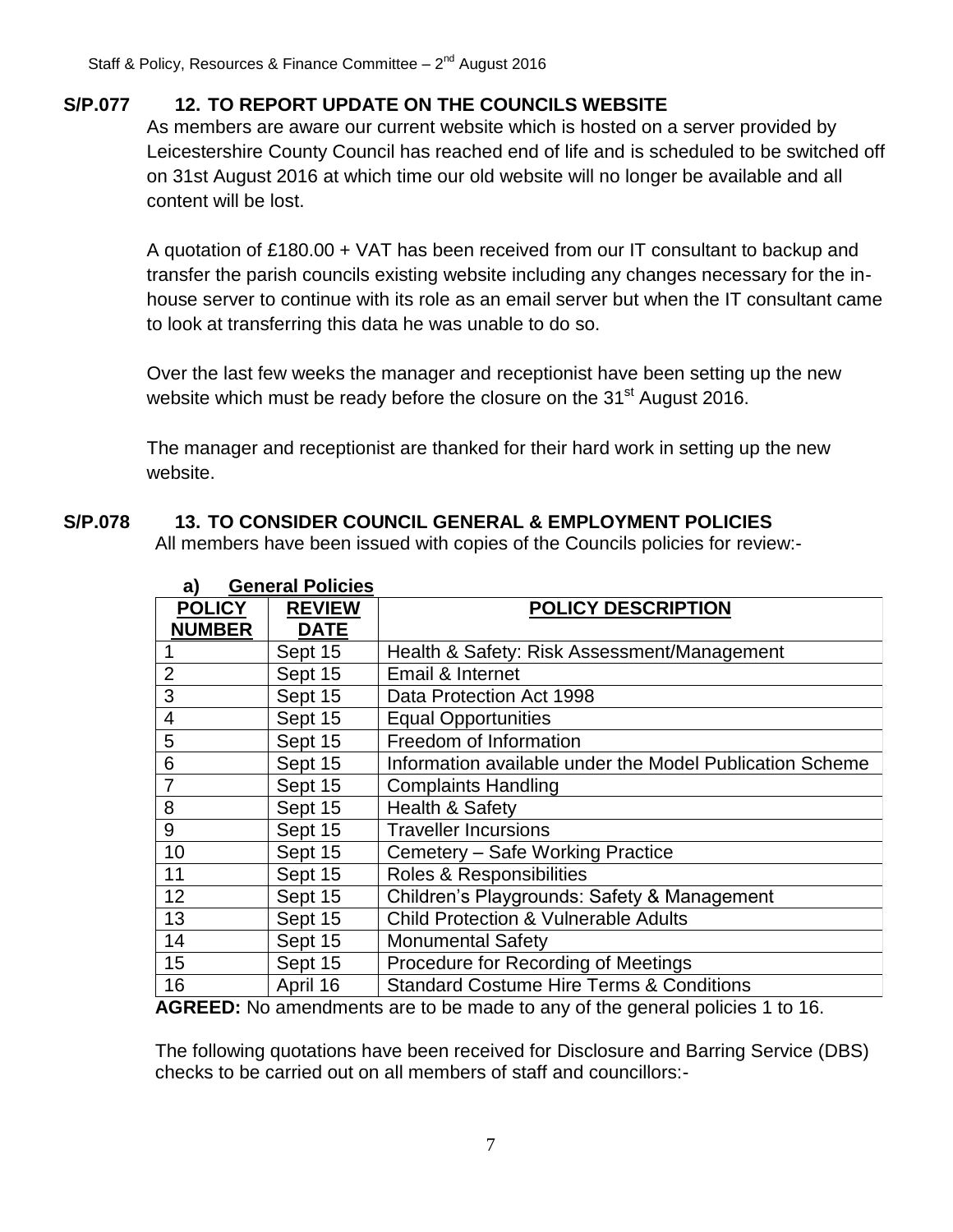Our records show all members of staff require their Disclosure and Barring Service (DBS) to be updated.

| <b>Quotation 1</b>                                    | <b>Quotation 2</b>                                                                    |
|-------------------------------------------------------|---------------------------------------------------------------------------------------|
| £62.00 for a paid employee<br>£18.00 for a volunteer. | Members of staff & volunteers = £10.00 admin<br>fee per applicant.                    |
|                                                       | £26.00 for a paid employee having a standard<br>check or £44.00 for an enhanced check |
|                                                       | Volunteers = free of charge.                                                          |

**AGREED:** All staff is to be Disclosure and Barring Service (DBS) checked every 3 years as per the councils general policy number 13 – Child Protection and Vulnerable Adults.

**RESOLVED:** Accept quotation number 2 for all members of staff to complete a standard Disclosure and Barring Service (DBS) form priced at £26.00 plus a £10.00 admin fee per employee.

| <b>POLICY</b><br><b>NUMBER</b> | <b>REVIEW</b><br><b>DATE</b> | <b>POLICY</b>                                        |
|--------------------------------|------------------------------|------------------------------------------------------|
|                                | Sept 15                      | <b>Employment Policy - Email</b>                     |
| $\overline{2}$                 | Sept 15                      | <b>Employment Policy - Harassment/Discrimination</b> |
|                                |                              | <b>Complaints Procedure</b>                          |
| 3                              | Sept 15                      | <b>Employment Policy - Sickness Absence</b>          |
| $\overline{4}$                 | Sept 15                      | <b>Employment Policy - Capability Procedure</b>      |
| 5                              | Sept 15                      | Employment Policy - Workstations & Display Screen    |
|                                |                              | Equipment                                            |
| 6                              | Sept 15                      | <b>Employment Policy - Grievance Procedure</b>       |
| 7                              | Sept 15                      | <b>Employment Policy - Disciplinary Procedure</b>    |
| 8                              | Sept 15                      | <b>Employment Policy - Whistle-Blowing</b>           |
| 9                              | Sept 15                      | <b>Employment Policy - Discretionary Policy</b>      |
| 10                             | Sept 15                      | <b>Employment Policy - Redundancy</b>                |

#### **b) Employment Policies**

**AGREED:** No amendments are to be made to any of the employment policies 1 to 10.

#### **Policy 11 – Violence & Aggression**

All members have been issued with a copy of the proposed Employment Policy – Violence & Aggression for consideration.

**AGREED:** Adopt employment policy number 11 – Violence & Aggression.

## **c) Powers / Functions Delegated to Committees**

**AGREED:** Amend the Planning committee details as it states the committee meet twice monthly but they only meet monthly.

## **d) Code of Conduct**

**AGREED:** No amendments are to be made to the Code of Conduct.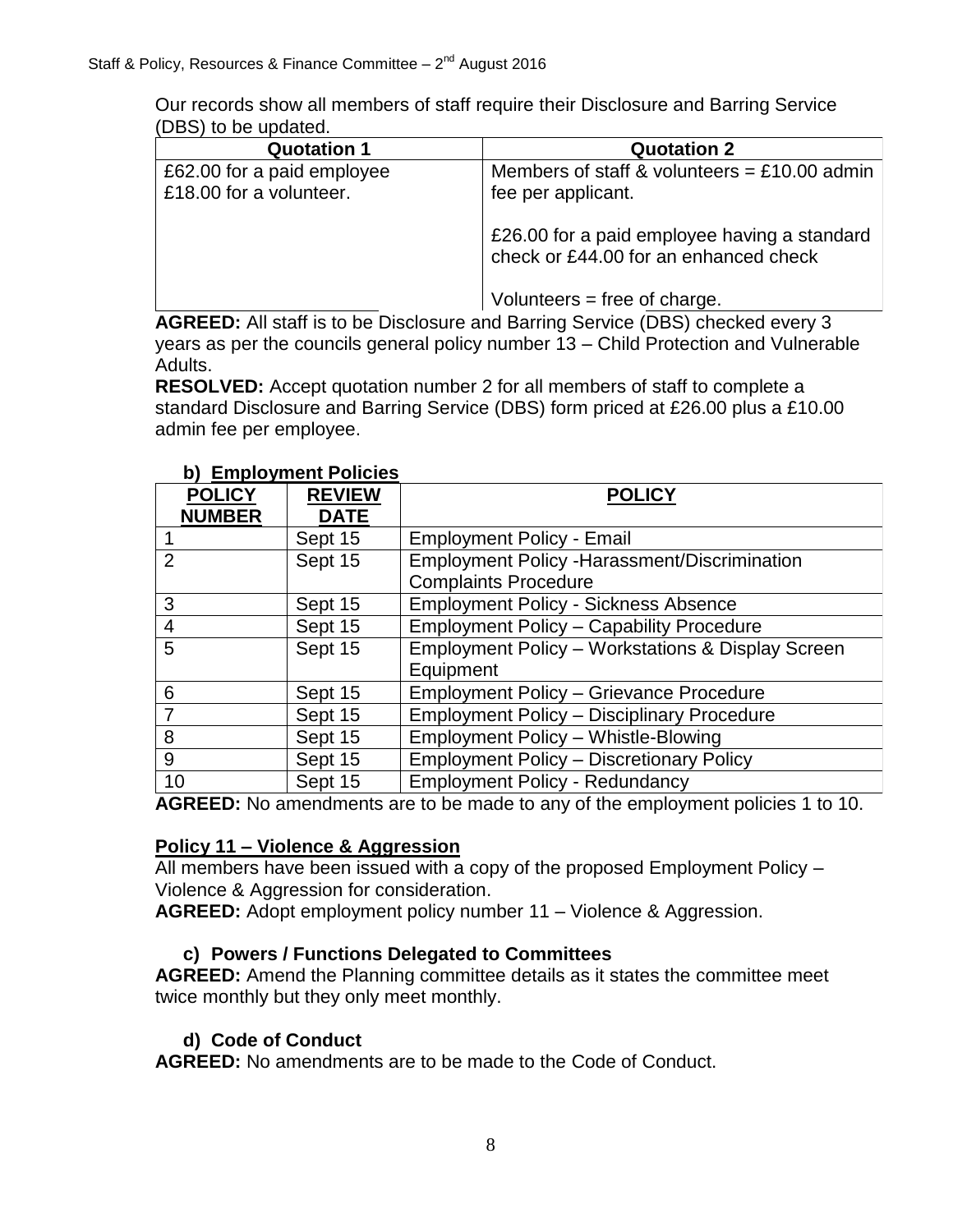## **e) Financial Regulations**

**AGREED:** No amendments are to be made to the Financial Regulations.

## **f) Standing Orders**

Item number 28 – Relations with the press/media.

All members have been issued with a copy of a proposed General Policy – Media Policy for consideration.

**AGREED:** Adopt general policy number 17 – Media Policy.

# **S/P.079 14. TO CONSIDER THE COUNCILS INSURANCE RENEWAL FEES a) Council Insurance**

All members have been issued with a copy of the Councils insurance quotation for the coming year priced at £7,359.36. We are currently in a long-term agreement which is due to expire on the 31<sup>st</sup> August 2017.

This council insurance quotation is based on a copy of the most up to date assets register approved during the year by each committee.

**RESOLVED:** Accept the quotation received from the Councils insurance company for £7,359.36 for cover from 1<sup>st</sup> September 2016 – 31<sup>st</sup> August 2017.

## **b) Vehicle Insurance**

All members have been issued with a copy of the Councils vehicle insurance quotation for the coming year priced at £821.25.

**RESOLVED:** Accept the quotation received for the Councils vehicle insurance for £821.25 for cover from  $1<sup>st</sup>$  September 2016 –  $31<sup>st</sup>$  August 2017.

# **S/P.080 15.TO CONSIDER THE COUNCILS ASSETS REGISTER**

All members considered the contents of the Staff, Policy & Finance committee asset register.

**AGREED:** As this is a working document the manager has authority to make any amendments required during the year and submit it to the council's insurance company when necessary.

# **S/P.081 16.TO CONSIDER GRANT APPLICATIONS:-**

## **a) Blaby & Glen Parva Community Service**

A grant request along with the most recent audited accounts has been received from Blaby & Glen Parva Community Service.

Members considered this request against the councils grant application criteria checklist and approved a grant.

**RECOMMENDATION TO COUNCIL:** Members approved a grant for Blaby & Glen Parva Community Service. The grant amount is to be agreed once funds have been confirmed at the next full council meeting.